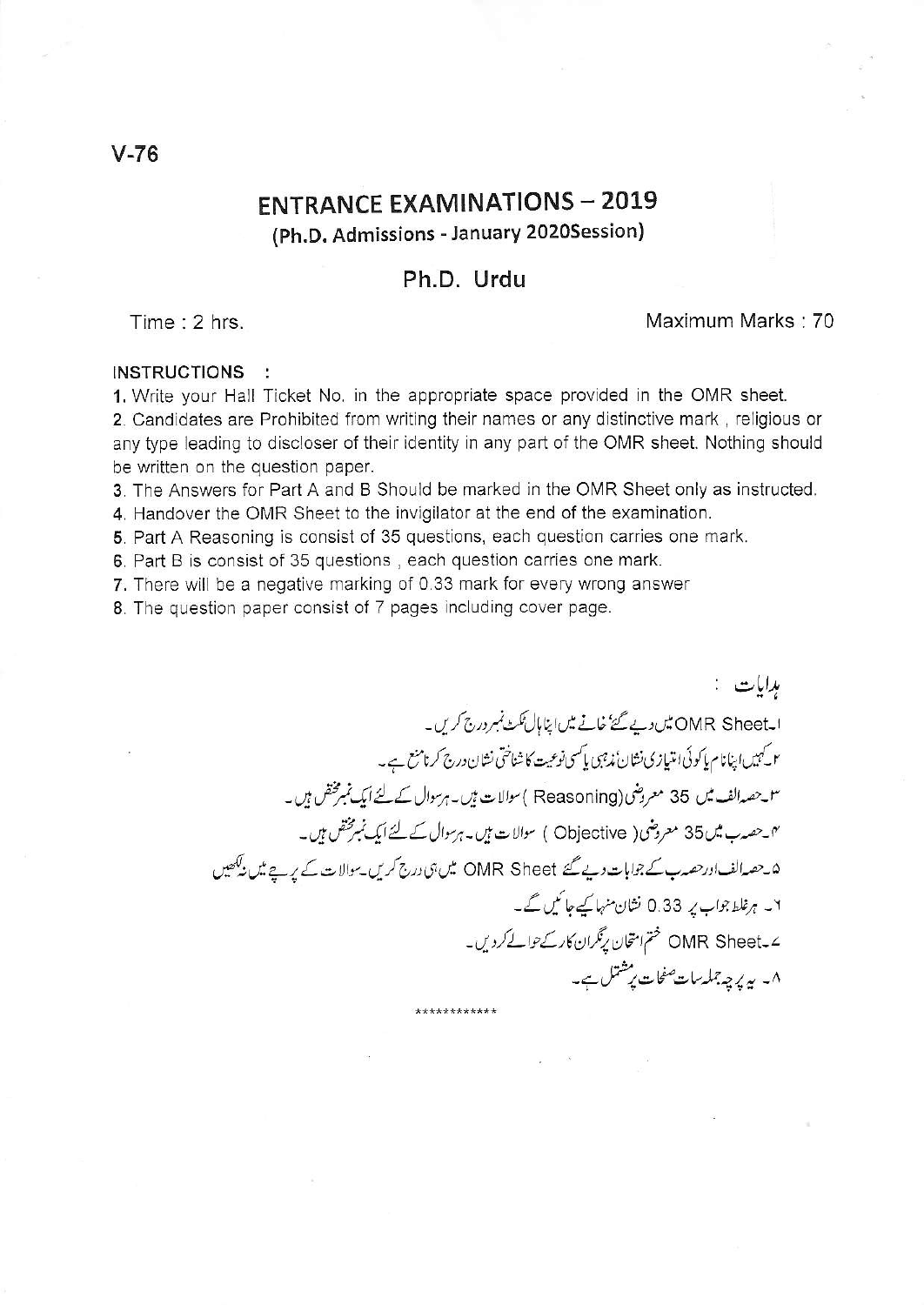$-2-$ 

| $35 X 1 = 35$             |                                                                               | PART-A      | حصهُ الفُ                                                                                                      |
|---------------------------|-------------------------------------------------------------------------------|-------------|----------------------------------------------------------------------------------------------------------------|
|                           |                                                                               |             |                                                                                                                |
|                           |                                                                               |             | 1- مندرجہ ذیل سےغلط نمبر کی نشاند ہی گیجیے۔                                                                    |
|                           |                                                                               |             | 5, 11, 23, 47, 96, 191, 383                                                                                    |
| 191 (D                    | 96 (C                                                                         |             | 383 (B 47 (A                                                                                                   |
|                           |                                                                               |             | 2- مندرجہذیل سے بے جوڑ کی نشاند ہی کیجیے۔                                                                      |
| CDE (D                    | TUV (C                                                                        |             | JKL (B PQS(A                                                                                                   |
|                           |                                                                               |             | 3- اگر''ارجن'' کہتاہے کہ'' سبھاش'' کی ماں میری ماں کی اکلوتی بیٹی ہےتو''ارجن'' رشتے میں''سبھاش' کا کیا لگتاہے؟ |
| D) ماموں                  | کیھائی $(\mathsf{C}% _{\alpha}^{\ast})_{\alpha}=\mathsf{C}_{\alpha}^{\alpha}$ |             | A) طِاطِي (B) والد                                                                                             |
|                           |                                                                               |             | 4- اردوکے معروف شاعرانور جلال پوری س فلم میں نظامت کرتے ہوئےنظر آے تھے                                         |
| D) شاعرال <sup>عظ</sup> م | C) <i>دېژه عشق</i> ېه                                                         |             |                                                                                                                |
|                           |                                                                               |             | 5- سمس ہندوستانی نژادشخص کوسال ۲۰۱۹ میں معاشیات کا نوبل انعام ملا؟                                             |
| D) كيلاش سيتهارتي         |                                                                               |             | A) پرنب گھر جی (B) پی چید میرم (C) ایکجیت بنر جی                                                               |
|                           |                                                                               |             | 6- ایک ''بائٹ'' کتنے 'مہش'' کے برابرہوتاہے۔                                                                    |
| 11(D)                     | 8(C)                                                                          |             | $16(B$ 22(A                                                                                                    |
|                           |                                                                               |             | 7- يونيورسٹی آف حيدرآباد ڪس پيش قائم ہوئی تھی؟                                                                 |
| 1947(D                    | 1998 (C                                                                       |             | 1989 (B 1974 (A                                                                                                |
|                           |                                                                               |             | 8- ہندوستان کی پہلی اوپن یو نیورسٹی کس ریاست میں 1982 میں قائم ہوئی ؟                                          |
| D) مدھیہ پردیش            | C) آندھراپردیش                                                                |             |                                                                                                                |
|                           |                                                                               |             | 9- مستحیلی پانی سے متعلق ہےاسی طرح پرندہ کس سے متعلق ہے؟                                                       |
| ا ہوا $($                 | C) آسان                                                                       | B) كھانا    | $U_{L}(A)$                                                                                                     |
|                           |                                                                               |             | 10- ان میں سے کیا گروپ سے متعلق نہیں ہے؟                                                                       |
| D) آب حیات                | C) مخزن                                                                       |             | A) دلگداز B)اردوے معلیٰ                                                                                        |
|                           |                                                                               |             | 11- انسانی اور شہری حقوق کوسب سے پہلے ان میں سے کس ملک نے تشکیم کیا گیا؟                                       |
| D) اڻلي                   | C) فرانس                                                                      | B) امریکه ۰ | A) برطانيه                                                                                                     |
|                           |                                                                               |             | 12- ماسٹررام چندران میں سے کون سارسالہ نکالتے تھ؟                                                              |
| D) کوه نور                | C) خیرحواه ہند                                                                |             |                                                                                                                |
|                           |                                                                               |             |                                                                                                                |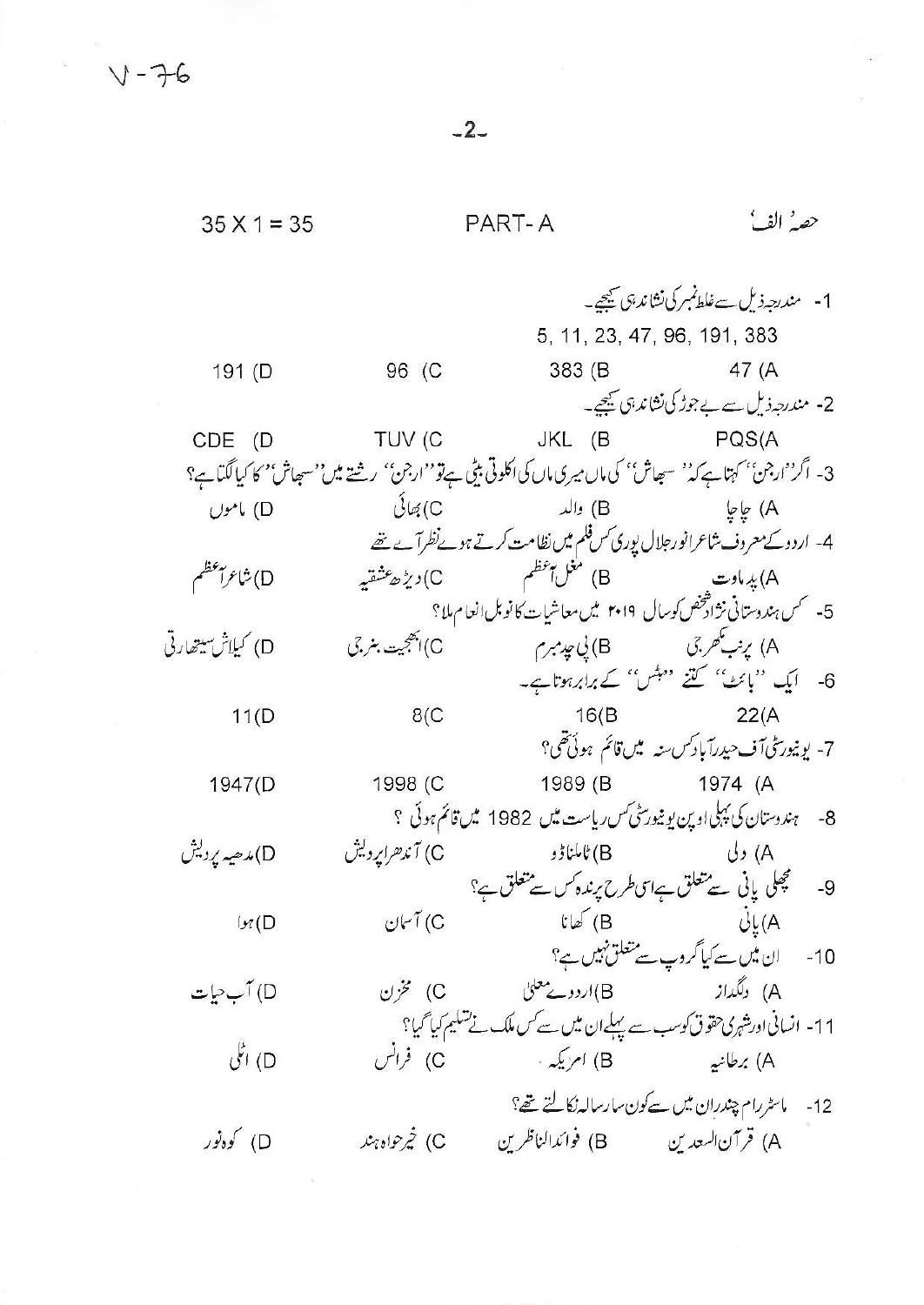$1 - 76$ 

13- ۔ آشا کی ماں پشنو کی بہن کی بیٹی ہےتو دشنوکی ماں آشا کی ماں کی کیاہوگی؟  $\mathcal{L}^{\star}$  (B C) بہن  $\dot{\mathcal{C}}$ تانی  $UL(A)$ 14- آزاد ہندوستان کا آخری گورنر جزل؟ D) مولانا آزاد چیف الیکشن کمشنر کوکون حلف دلاتا ہے؟ 15 C) صدر جہور ہے A) چيف<sup>جسٹس</sup><br>''گرانچوی<sup>عیٰ'</sup>' کامطلب؟ .<br>B) وزرياعظم D) ایپیکر 16 A) وظیفہ پر ملنے والی رقم ہے (B) امریکن مشروب ہے (C) ایک ڈگری کانا م D) مرده خانه ''ڈرائی ٹیس'' کس کیس کی ٹھوں شکل کانام ہے؟<br>A) ایکسیجن (B) سلفرڈائی آکسائڈ (C) کاربن ڈائی آکسائڈ (D) کیلشم 17 انسانی جسم کےسب سے چھوٹے خلیے کا نام؟ 18 D) خون کاخلیہ غالى تېگىر يەشىج ہندسەتىھىنىم ?------- , 2, 12, 36, 40, 150 19 302 (C 280 (D 251 (B 252 (A ا گلاہندسہ کھیے ؟ 20 6, 14, 36, 98, ? 276 (D 288 (C 266 (B 256 (A فادرآف ای میل سے کرتا ہے؟  $21$ A) رے ٹام<sup>لنس</sup>ن B) بوکر برین C)رابرٹ میل D) ڈییوزا چندربان۲ کپلانچ ہواتھا؟  $22$ ۳۴ (A تیرلائی ۳۰۱۹ – ۲۵ ) ۳۰۱۹ – ۲۰۱۵ – ۲۵ ) ۳۶ اسٹ ۲۰۱۹ – ۲۰۱۵ تمت ۲۰۱۹ اگر ہم''TRAIN'' کو '' S9\*7% '' ITEM'' کو '' @\*48 '' <sup>کاھی</sup>ں تو ''ITEM'' کیالکھا 23 جائےگا؟ 72\$\*6 (D 39\*7% (B 73\$4 (C 27\$& (A یک نے کہاتھا کہ'' آزادی میراحق ہے اور میں اسے حاصل کرکے رہوں گا'' 24 A) گاندهی.تی ها) مولانا آزاد (C) بال گنگادهرتلک D) بیڈت *نہ*و ''جنگ یلای'' کاسال ؟ -25

 $19r \cdot (C)$  $IAY9$  (D  $1202$  (B  $I\Lambda \omega L$   $(A$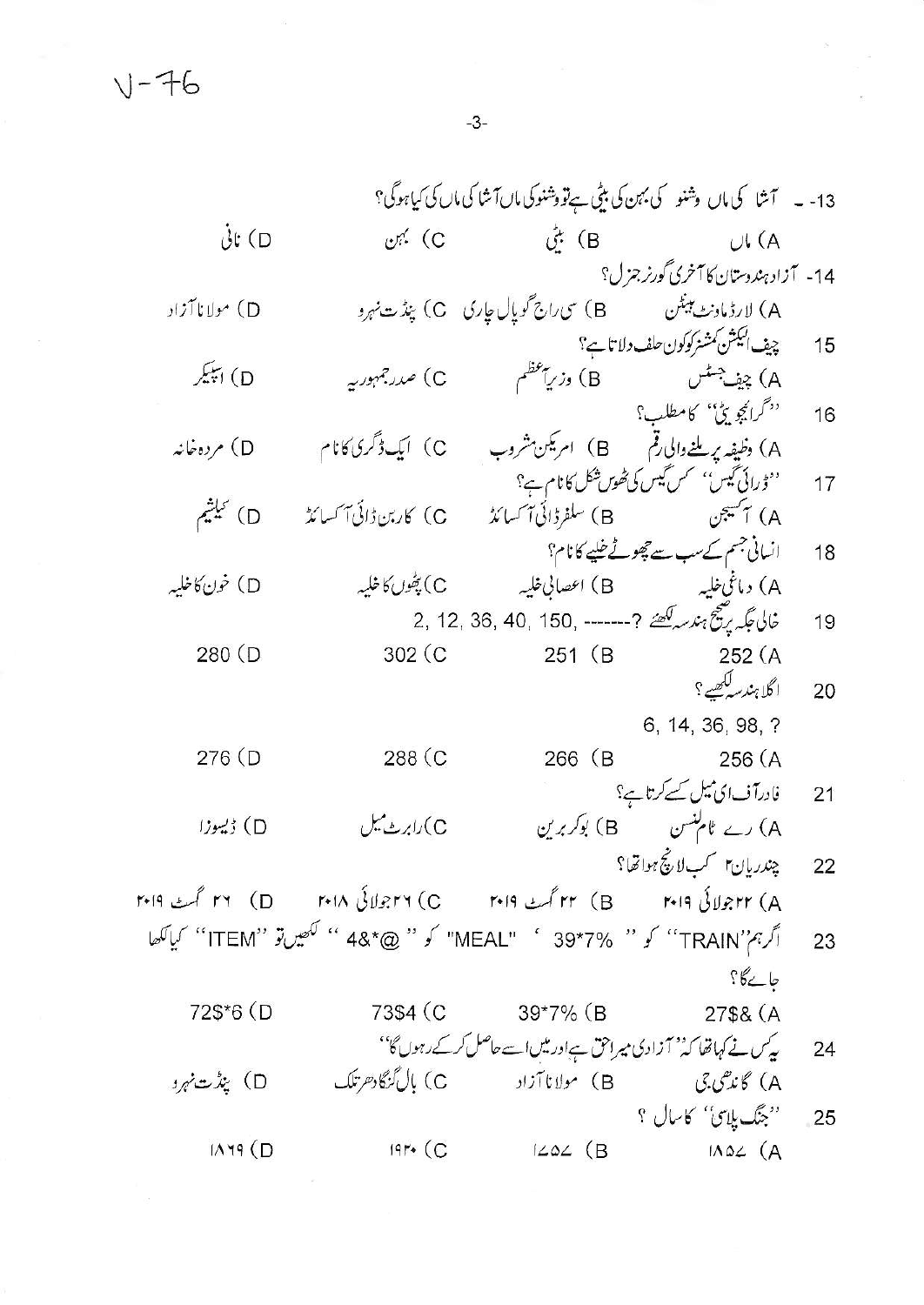26 گسی بھی ریاست میں ایمرجنسی نافذ کرنے کی زیادہ سے زیادہ مدت؟ C) پانچٔسال A) ایک سال B) تین سال obe  $\mathscr{E}$  (D Rainy river کے کہاجا تاہ؟ 27  $E^f$  (B  $\qquad \qquad$   $\qquad$   $\qquad$   $\qquad$   $\qquad$   $\qquad$   $\qquad$   $\qquad$   $\qquad$   $\qquad$   $\qquad$   $\qquad$   $\qquad$   $\qquad$   $\qquad$   $\qquad$   $\qquad$   $\qquad$   $\qquad$   $\qquad$   $\qquad$   $\qquad$   $\qquad$   $\qquad$   $\qquad$   $\qquad$   $\qquad$   $\qquad$   $\qquad$   $\qquad$   $\qquad$   $\qquad$   $\qquad$   $\qquad$   $\qquad$ C) بين D) ڈیڈی ڈیڈ کی مارچ کا آغاز کپ ہوا؟ 28  $19r$  (A  $19r$  (C  $19rr(B)$  $19M + D$ ان میں سےکون کمپیوٹر کی زبان نہیں ہے؟ 29 Pascal (B Window (A Basic(C Cobol (D وزارت فروغ انسانی' حکومت ہند کے کا بینہ وزیر کا نام کیا ہے؟ 30 D) رميش يوكريال تشك خالي عَكِيه مِين صِحيحِ لفظ كانتخاب سِيحِيَن؟ خط: ٹیلي گرام، گریں:۔۔۔  $31$ ان میں سے س بولی کاتعلق مشرقی ہندی سے ہے؟ 32 D) بريانوي ان میں سےگروپ سے متعلق کون نہیں ہے؟ 33 A) دلگراز (B) اردوئے معلا (C) مخزن<br>ہندوستان کے پہلے نائب وزیراعظم کون تھے؟ D) آب<یات 34 A) لال بہادرشاستری B) بال گنگا دھرتلک C) سردار دلھ بھائی پٹیل D) سھاش چندر ہوں دنیا کاسب سےطویل ترین دریا کون ساہے۔ 35 

 $35 X 1 = 35$ **PART-B** 36 ''نشاط روح'' کس کاشعری مجموعہ ہے؟<br>A (A اصغر B) جگر (B<br>نندر علی گڑھ' کس مشہور شاعر کی نظم ہے؟ D) جوش D)فيفن C) مجاز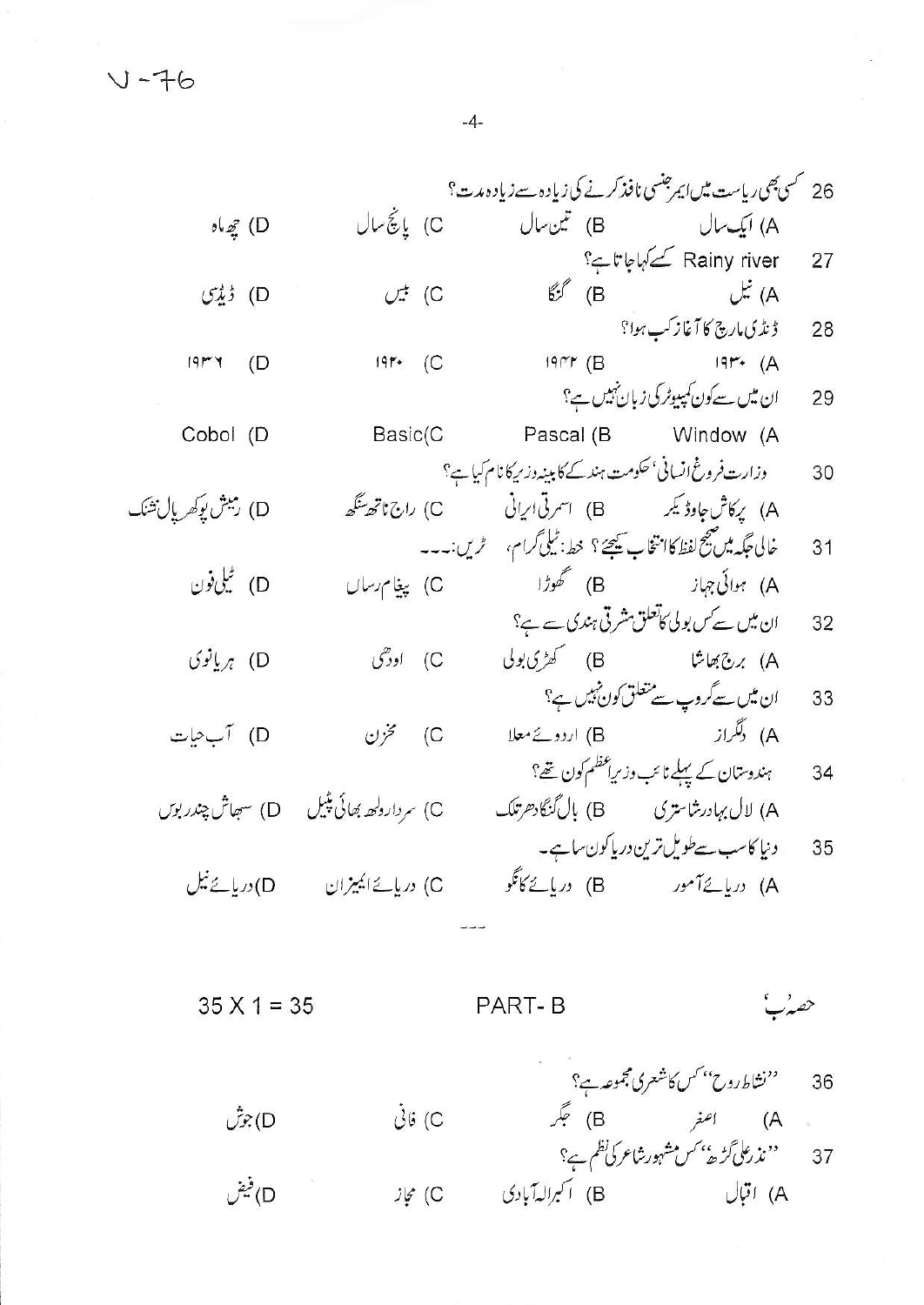$1 - 76$ 

''انجام بخير'' *کس کا*افسانه ہے؟ 38 D) قرةالعين حيدر A) پریم چند<br>''پھول بن'' کس) مثنوی ہے؟ C) عصمت B) منڻو 39 D) ابن نشاطی C) ابن انشا (B) سودا A) میر<br>''برکھارُت'' کس کی نظم ہے؟ 40 C) شلی D) نظیرا کبرآبادی  $J\triangleright$  (B A) میراجی یہلی بار*کس نے جوش ملیح* آبادی ک<sup>وم</sup>شاعراعظم<sup>ی م</sup> ککھاتھا؟ 41 A) مولاناعبدالرزاق پنج آبادی B) منشی دیانرائنگم C) نیاز فتح پوری D) سرسید ''روپ'' کس شاعر کی ر باعیوں کا مجموعہ ہے<br>A) ریاض خیرآبادی (B 42 C) پاس\یگانه D) اقبال ''خوب صورت بلا<sup>'' کس</sup> کا ڈراماہے؟ 43 D) آغاحشركاشمىرى B) حبيب تنوي<sub>ر</sub> C) مجم<sup>ص</sup>ن A) امانت ''اندرسھا''میںگل کتنے کردار ہیں؟ 44  $10(D)$  $8(C)$  $6(B)$  $5(A)$ حمس نقادتے شبلی کی نظم ''صبح امیڈ'' کو ''مسدس حالیٰ'' پرتر جیح دی؟ 45 .<br>A) فاروقی (B) نارنگ C) كليم الدين احمه D) اختثام قطرے جو تھے مرے عرق انفعال کے موتی سمجھ کےشان کر یمی نے چن لیے 46 C) يريم چند D) داغ A) اقبال B) غالب کرش چندر کا پہلا ناول کون ساہ<sup>2</sup>؟ 47 D) بارش سنگ .<br>B) شمست C) بغیرعنوان کے  $\mu$   $\lambda$   $(A)$ 'مہندآریائی اور ہندی'' س ماہرلسانیات کی کتاب ہے ؟ 48 D) محی الدین قادری زور C) سنیټي کمار چیز جي A) مسعود حسین خان B) اختشام هسین مثنوی<sup>، د</sup>نوسر بار<sup>یس</sup>ب کصی گ<sup>ی</sup>؟ 49 1665 (C 1718 (D 1503 (B 1635 (A ''اردومیں تنقید کاوجودمحض فرضی ہے پیاقلیدس کا خیالی نقطہ ہے یامعشو ق کی موہوم کمر۔''اردوننقید کے تعلق سے کس ناقد کی رائے 50  $\approx$ B) محم*دھن عسکر*ی C) اختشام هسین D) كليم الدين احمه A) رشیداحم*دصد*یقی انگریزی کتاب"New Criticism" (۱۹۴۱ء) کے مصنف کون ہیں؟ 51 D) رچرڈبلیک A) ایڈمن ک<sup>یس</sup>

 $-5-$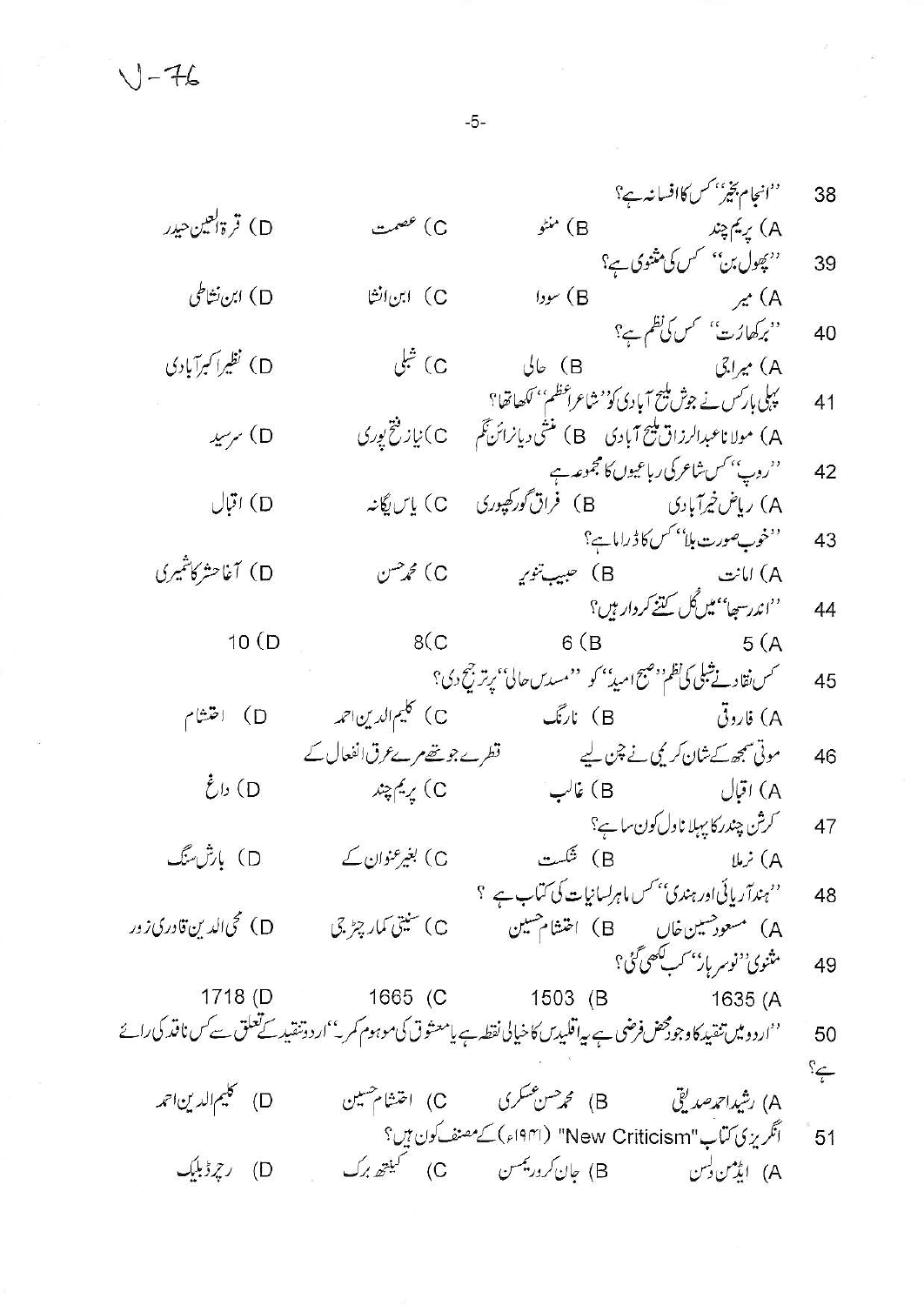|                 | ''نظریاتی تنقید کااگرکوئی جواز ہےتو یہی کہ دہ <sup>ن</sup> ن پارے کےاصل وجود سے بحث کرتی ہے'' بی <sup>ک</sup> کا قول ہے؟  |                                                                                    | 52      |
|-----------------|---------------------------------------------------------------------------------------------------------------------------|------------------------------------------------------------------------------------|---------|
|                 |                                                                                                                           |                                                                                    |         |
|                 |                                                                                                                           |                                                                                    | 53      |
|                 | ''تنقیدی د بستان'' کس کی تصنیف ہے؟<br>A) شارب ردولوی (B) محمدحسن (C) سلیم اختر                                            |                                                                                    |         |
|                 | ''مرزاغالب کے لیے شاعری موسیقی اور موسیقی شاعری ہے یہی باعث ہے کہ دیوان کا ہرمصرع تارر بابنظرا تاہے' کیے ک                |                                                                                    | 54      |
|                 |                                                                                                                           |                                                                                    | قول ہے؟ |
|                 |                                                                                                                           |                                                                                    |         |
|                 |                                                                                                                           |                                                                                    | 55      |
|                 |                                                                                                                           |                                                                                    |         |
|                 | ''حسن نا قابل تشریح ہے۔ بیا یک منڈلا نے ، تیرنے اور حیکنےوالاسا بیہ ہے جس کا خا کہ ہرقسم کی تشریح سے دور ہے'' بیکس کا قول |                                                                                    | 56      |
|                 |                                                                                                                           |                                                                                    | $\cong$ |
| D) جارج سنتيانا | C) ارسطو                                                                                                                  | A) کانٹ B) <i>گویک</i> ٹے                                                          |         |
|                 |                                                                                                                           | مثنوي''سيف الملوك وبديع الجمال'' كامصنف كون ہے؟                                    | 57      |
| D) وجهی         | C) ملک خوشنور                                                                                                             |                                                                                    |         |
|                 |                                                                                                                           | ان میں نصر ٹی کی منتوی کوئسی ہے؟                                                   | 58      |
| D)قطب مشتری     | C) على نامە                                                                                                               | A) میناست ونق (B) پھول بن                                                          |         |
|                 |                                                                                                                           | سرسید کاسنہ وفات کیا ہے؟                                                           | 59      |
| 1898(Dء         | € 1896 (C                                                                                                                 | +1894 (B + 1890 (A                                                                 |         |
|                 |                                                                                                                           | <i>گرش چندر کے ا</i> ولین افسانوی مجموعہ کا کیانا م ہے؟                            | 60      |
| $UU$ ان $(D)$   | C) طلسم خيال                                                                                                              |                                                                                    |         |
|                 |                                                                                                                           | انشا ئىپەنسانى د ماغ كى ڈھیلى ڈ ھالى اور بے پر داقشم كى اڑ ان ہے۔ بیے س كا قول ہے؟ | 61      |
| D) ڈرائیڈن      |                                                                                                                           |                                                                                    |         |
|                 |                                                                                                                           | کفایت گفظی ان میں سے <i>کس صنف کی خصوصی</i> ت ہے؟                                  | 62      |
| D) غرنامہ       | C) خورنوشت                                                                                                                | A) سوائچی (B) خاکہ                                                                 |         |
|                 |                                                                                                                           | ''باغ وبہار'' کے جواب میں کون <sub>کی</sub> داستان <i>لکھی گ</i> ئی؟               | 63      |
| D) سب <i>دل</i> | C) داستان امیر حزه                                                                                                        |                                                                                    |         |
|                 |                                                                                                                           | ان میں سے طویل داستان کوٹسی ہے؟                                                    | 64      |
| D) طلسم ہوش ربا | C) آرائش محفل                                                                                                             |                                                                                    |         |